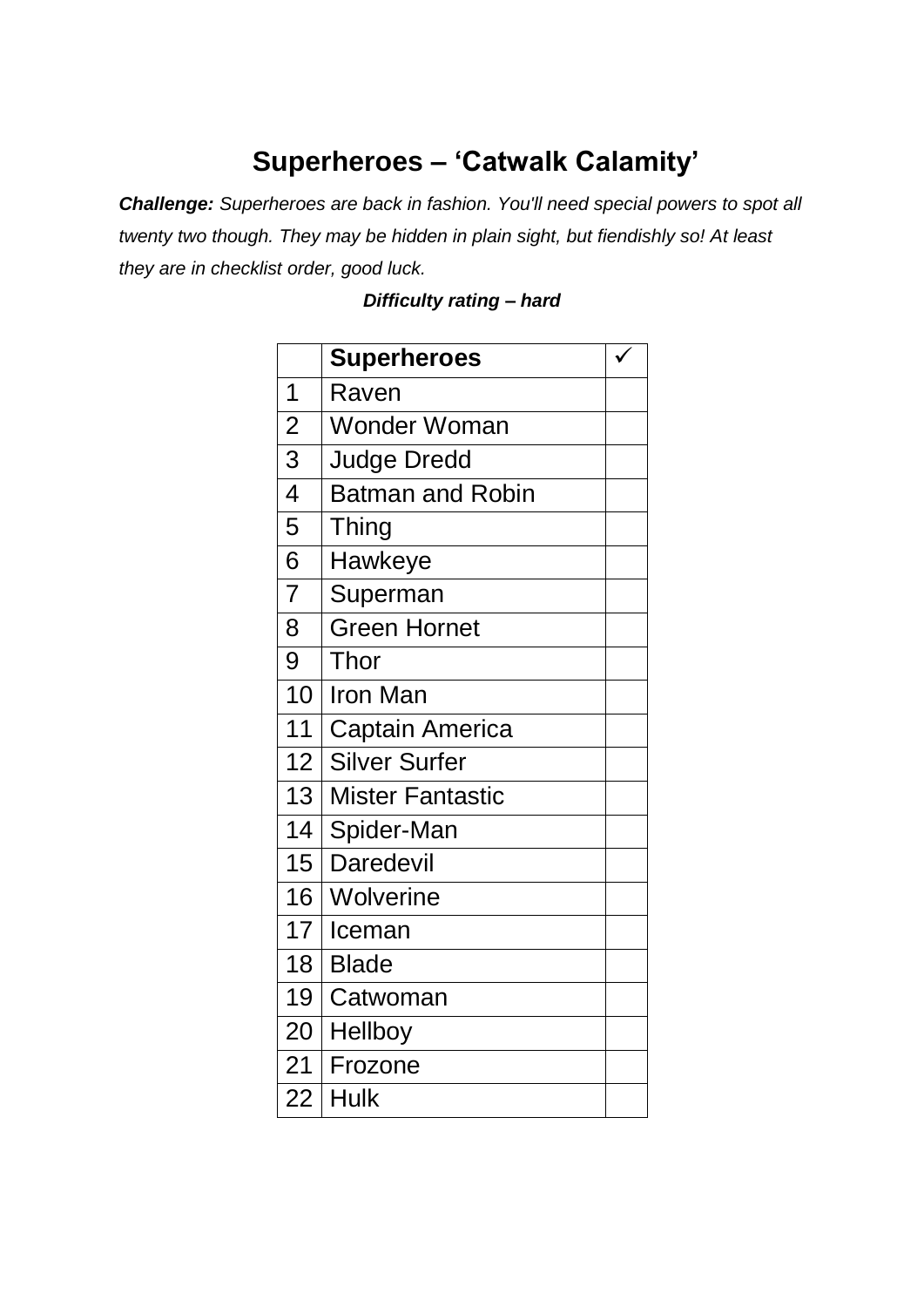Karl Longerfeld's distinctive silver hair remained suspiciously unruffled, unlike the designer himself, as he barked orders into the maelstrom of models, make-up artists and wardrobe assistants backstage.

'Faster, faster, everyzing must appear as seamless as ze clothes.' He waved his hands like a puppeteer at a tanned female and two muscular males – all wearing tailored dungarees. They linked arms and began walking onto the catwalk to the tune of '*Down Under'* by Men at Work.

When the female model sashayed a little too enthusiastically and threatened to put everyone off stride, Longerfeld's raven-haired chief stylist, Heidi, hissed, 'Walk straight, don't wander, woman!'

Longerfeld spread his hands in despair, 'Ve're surrounded by amateurs!' Heidi raised her clipboard, checked the running order, and realised, with only ten minutes to go, she was still missing a hunk for the grand finale. Damn that second rate agency! And where was that runner with a replacement?

'Mein Gott, vot is zat smell?' cried Longerfeld, whose nose was the only thing allowed to wrinkle on his botoxed face.

Heidi turned and faced a waft of unwashed armpits fermented in liquor, and the sight of a burly, but stooped, khaki-clad dreadlocked man being ushered towards them by Sally, her soon-to-be-sacked runner.

Even Sally didn't seem confident in her choice of last minute replacement to close the show as she hesitantly said, 'This is…Tyrone…' adding weakly, '…he's all I could find at short notice.'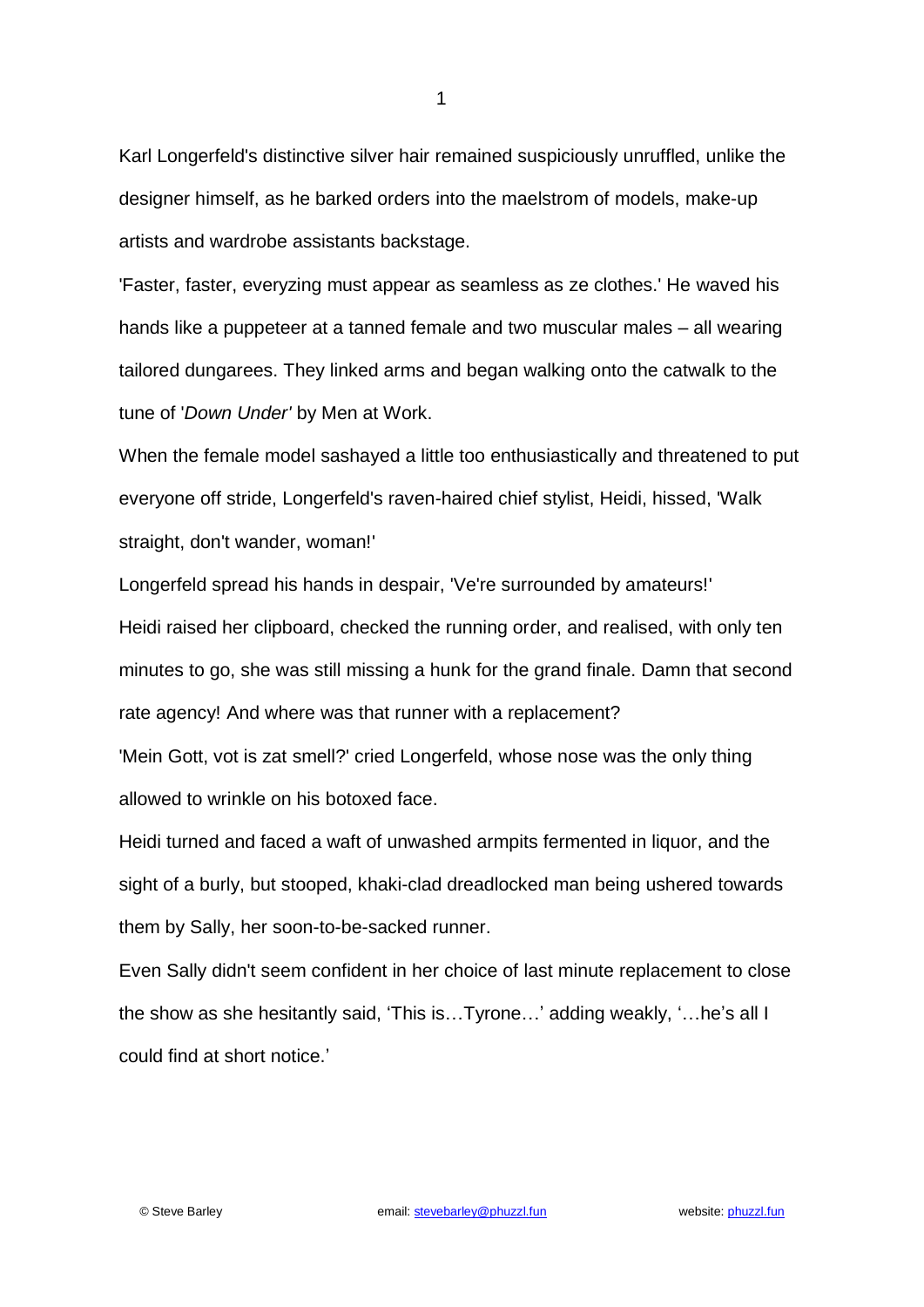If Heidi had to judge, dreadlocks were the only positive fashion statement about Sally's pungent new friend. For once, she was lost for words, but her boss certainly wasn't.

'Ven I said ve need to be in touch with ze man on ze street I didn't mean fetch me a tramp who looks like he's just raided ze local ex-army store!'

'Hey, I seen combat man, and robbin' ain't my thing?' said Tyrone as he rubbed self-consciously at one of the many and varied stains on his camo-jacket.

Longerfeld pulled out a monogrammed handkerchief, clutched it over his nose and mouth, and whispered sideways at Heidi, 'He certainly combats ze senses. Vatch him like a hawk. I zink he might be a spy from one of my competitors.' He stormed off to find fault and fresh air somewhere else.

'Look,' said Tyrone leaning pungently close, 'I was promised a hundred bucks and somewhere warm to hang out away from the cold fog. Out there it's a real pea souper, man. So I ain't going nowhere...not until I gets paid. Diggit?' Heidi's flint-like glance at her runner told Sally the money was highly likely to come out of her meagre wages.

Tyrone looked around. Spotting the gantries and hoists overhead he said, 'Nice factory, man.'

'It's industrial chic,' said Heidi tersely as her brain furiously balanced time and lack of alternatives.

Tyrone's gaze settled on two approaching female models that were certainly hard to miss as they were wearing figure-hugging, day-glow orange T-shirts. As they sauntered past to the strains of *'Danger Zone'* by Kenny Loggins, Tyrone whistled and said, 'Wow, they're well buff!' One of the models heard and winked back at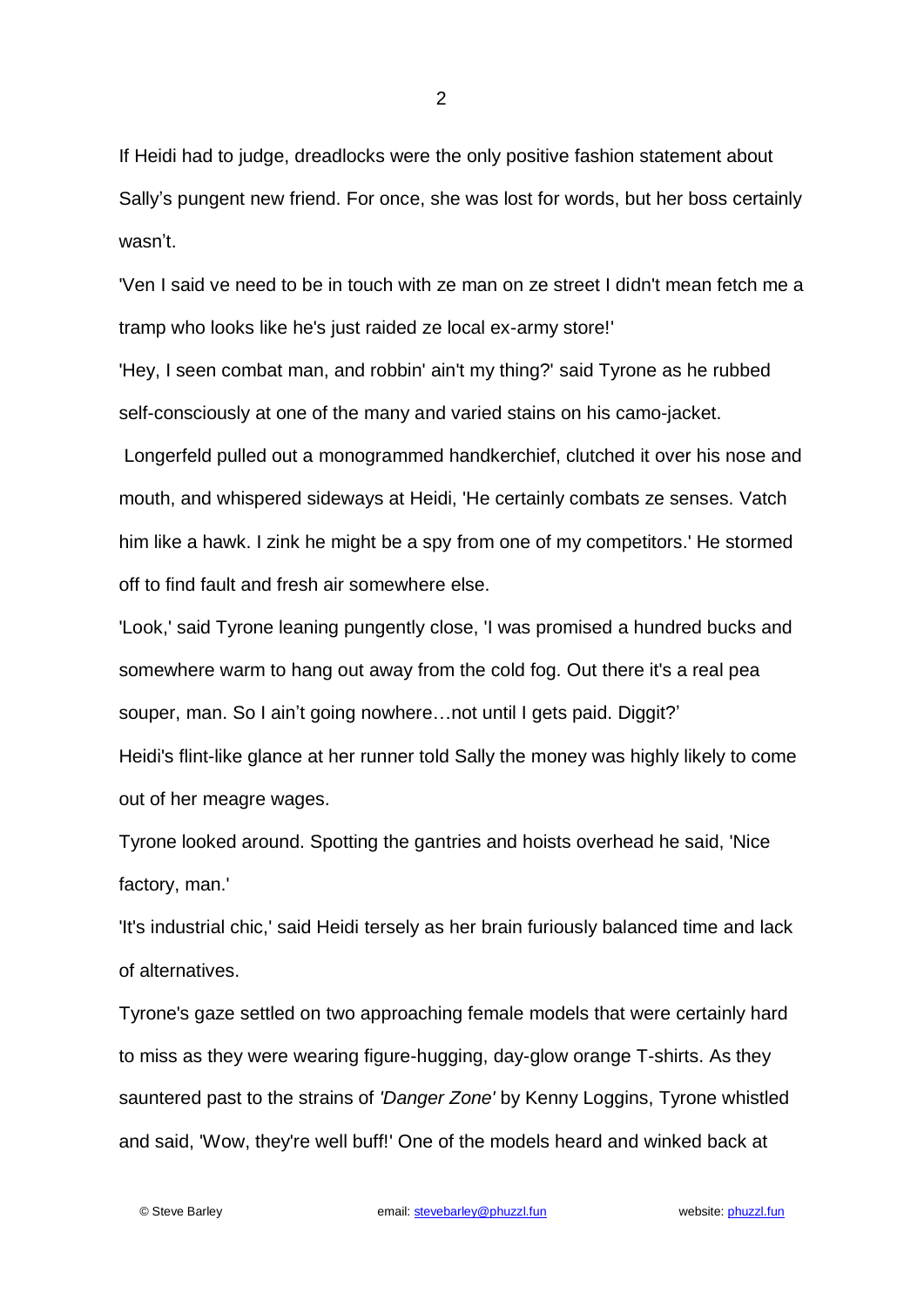him. Tyrone immediately stood tall, thrust out his huge chest and returned her grin. 'Horny too,' he muttered under his breath.

Heidi's frosty demeanour thawed slightly as she became aware of Tyrone's full and rather imposing height, as well as his new-found confidence. Decision made, she snapped her fingers at Sally and said, 'He'll have to do. Douse him in cleanser and get him changed quickly. We only have five minutes until the closing number.'

What's with all the hard hats and boots?' asked Tyrone, pointing at two lines of rather functional fashion accessories in the changing area, while a swarm of wardrobe assistants and stylists tried their best to make him catwalk-ready. Sally smiled, 'Longerfeld's signature look these days is what he calls industrial chic.'

Everyone quietened as Longerfeld himself breezed into the changing area and immediately zoomed in on the hem of Tyrone's new jacket. He thrust it towards one of the wardrobe assistants. 'Vot's zis? It has more wrinkles zan a reformed rock band. Go find anozer. Better still go find a steam iron!'

'Man, he's wound tighter than his facelift,' said Tyrone after the fashion designer had left. 'What's with that dude?'

Sally whispered, 'He's used to being at the helm of high fashion, but recently he's been more of a passenger than the Captain. America has moved on. There are fresher, cooler…and younger designers out there.' Tyrone understood only too well how easy it was to end up on the scrapheap. He nodded as Sally continued. 'Longerfeld's last two collections didn't really address the online market – I'm afraid he's not much of a silver surfer.' She shrugged. 'Now he's back to designing basics.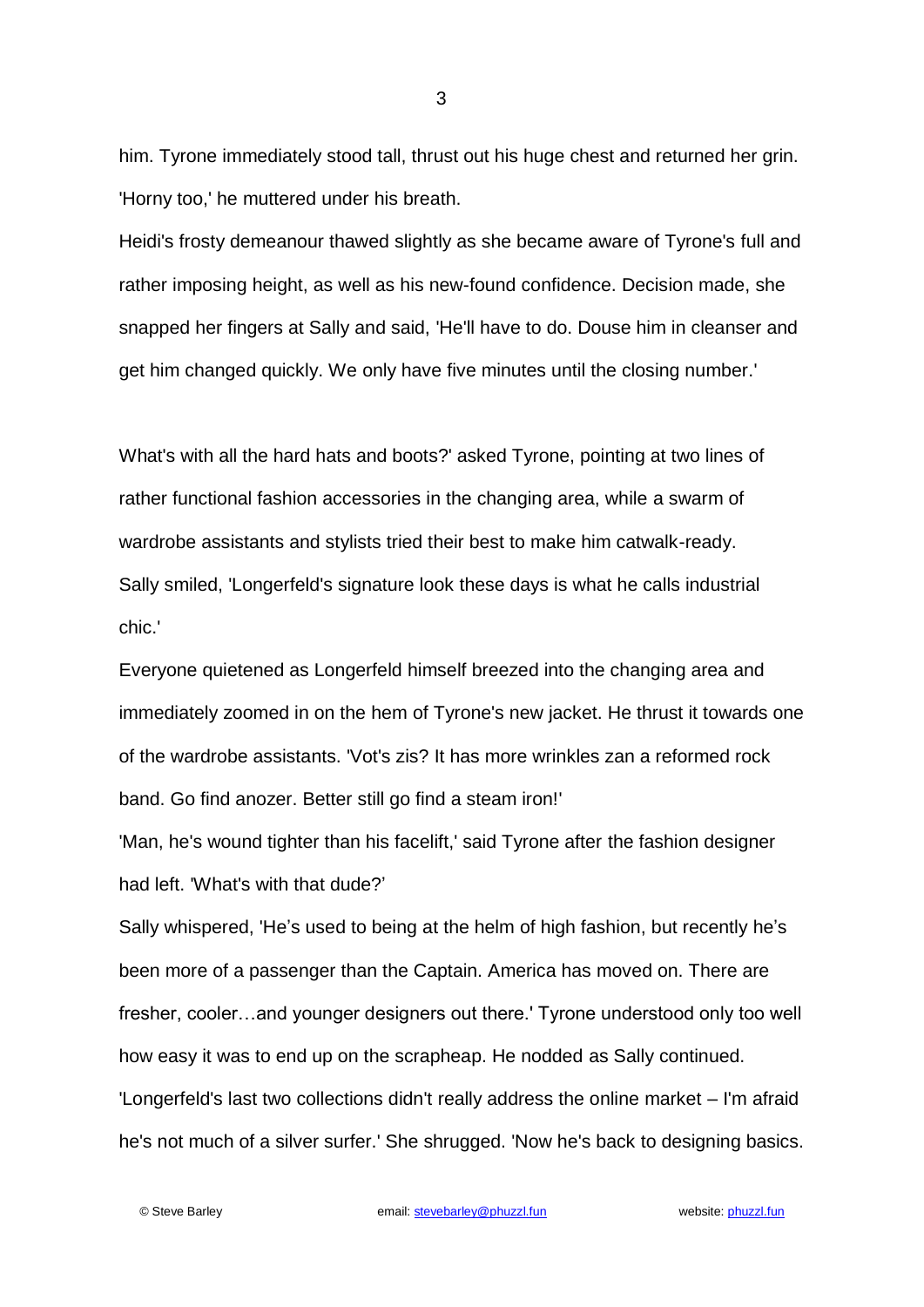He's lucky to get this gig. Some of the biggest movers in the industry are in the audience tonight.'

A young lad with a tray of exotic-looking refreshments approached. 'Fancy a drink from our sponsors, sir?'

Tyrone took a swig from the fullest glass. Grimacing, he spluttered and demanded, 'What is this? De-mister!'

'Fanta.'

'Sticks in my throat!' Tyrone thrust the glass at the lad and winked, 'Go find me a real drink, son.'

As the boy scurried off, and after several final touches, the make-up technicians and stylists declared Tyrone as ready as he would ever be.

Loathe to be parted from his old jacket, Tyrone clutched it in one hand as he was ushered back to the staging area. On the way a passing model warned Sally that Longerfeld was in a furious mood having spotted a competitor in the audience. This was confirmed as they approached to find the designer in full flow to Heidi. 'I spied ermine in his last collection. Zat daredevil used real fur and got avay wiz it.' Sally coughed to grab his attention. 'Vot next? Wool? Very next year no doubt, but positively beastly. Do you know, he once said I wasn't a nice man? Zat glib laidback upstart. I spit on his success...'

Tyrone dumped his camo-jacket on the floor near Heidi and interrupted Longerfeld's tirade by tapping him on the shoulder and saying, 'Can't I wear something a little less orange and baggy?'

Longerfeld flinched. Spinning round, his critical eye took in Tyrone's outfit of polished boots, pleated canvas trousers, and twill-weaved T-shirt worn beneath a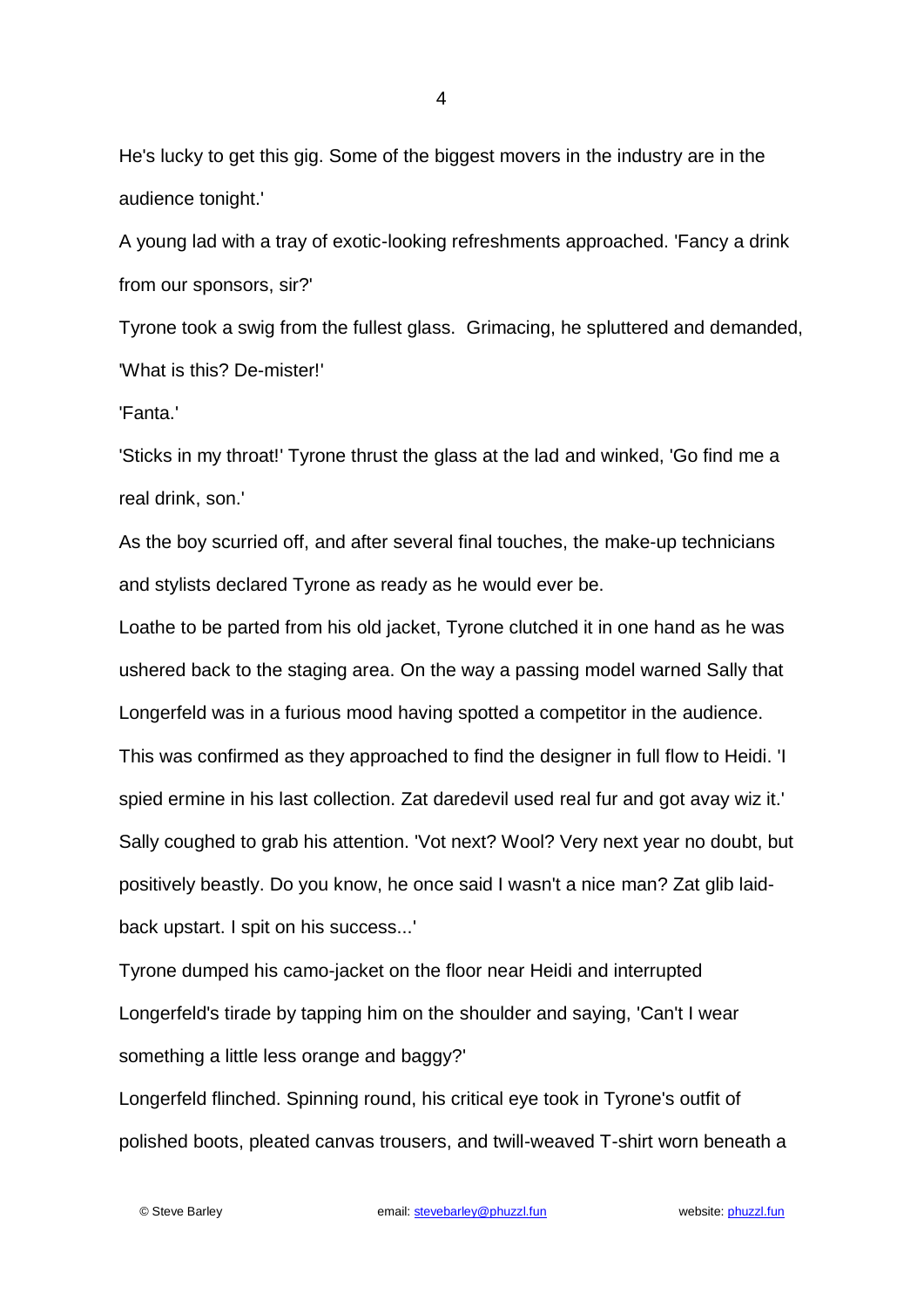loose-fitting, waxed cotton utility jacket. The designer reached up and adjusted the strap holding Tyrone's hard hat until it sat at an appropriately jaunty angle on his dreadlocks. He matched Tyrone's stare as he growled, 'Beggars can't be choosers.'

Blanking his new model, he withdrew to one side with Heidi. 'He's like everybody else, expecting bare bums and midriffs, vell I don't do vot people expect. Zis collection vill be noticed around ze vorld. And if I say orange is zis season's colour zen orange it is.'

'Fanta orange to be precise,' whispered Sally to Tyrone. He smiled as he remembered the lurid colour of the drink he was offered earlier. 'He preferred the colour tango,' added Sally, 'but he had to shelve that when they failed to agree a sponsorship deal.'

The intro to the final song began to play sending Heidi and Longerfeld into a frenzy of last minute adjustments and instructions to Tyrone. Their commands of where to go and what to do on the catwalk washed over the big man, who was only concerned about one thing, and that certainly wasn't how to walk.

Heidi said, 'Go, go, go!'

Tyrone waited. The music was nearing its peak. Heidi's panicked look to Longerfeld shrieked, 'Why isn't he moving?'

Longerfeld tried pushing Tyrone to no avail, before pointing front of house and demanding, 'Get out on zat cat…!'

'Whoa, man,' said Tyrone. 'I ain't in the zone yet.'

'Mein Gott, I'm ruined,' said Longerfeld looking ready to burst into tears.

A young lad arrived.

5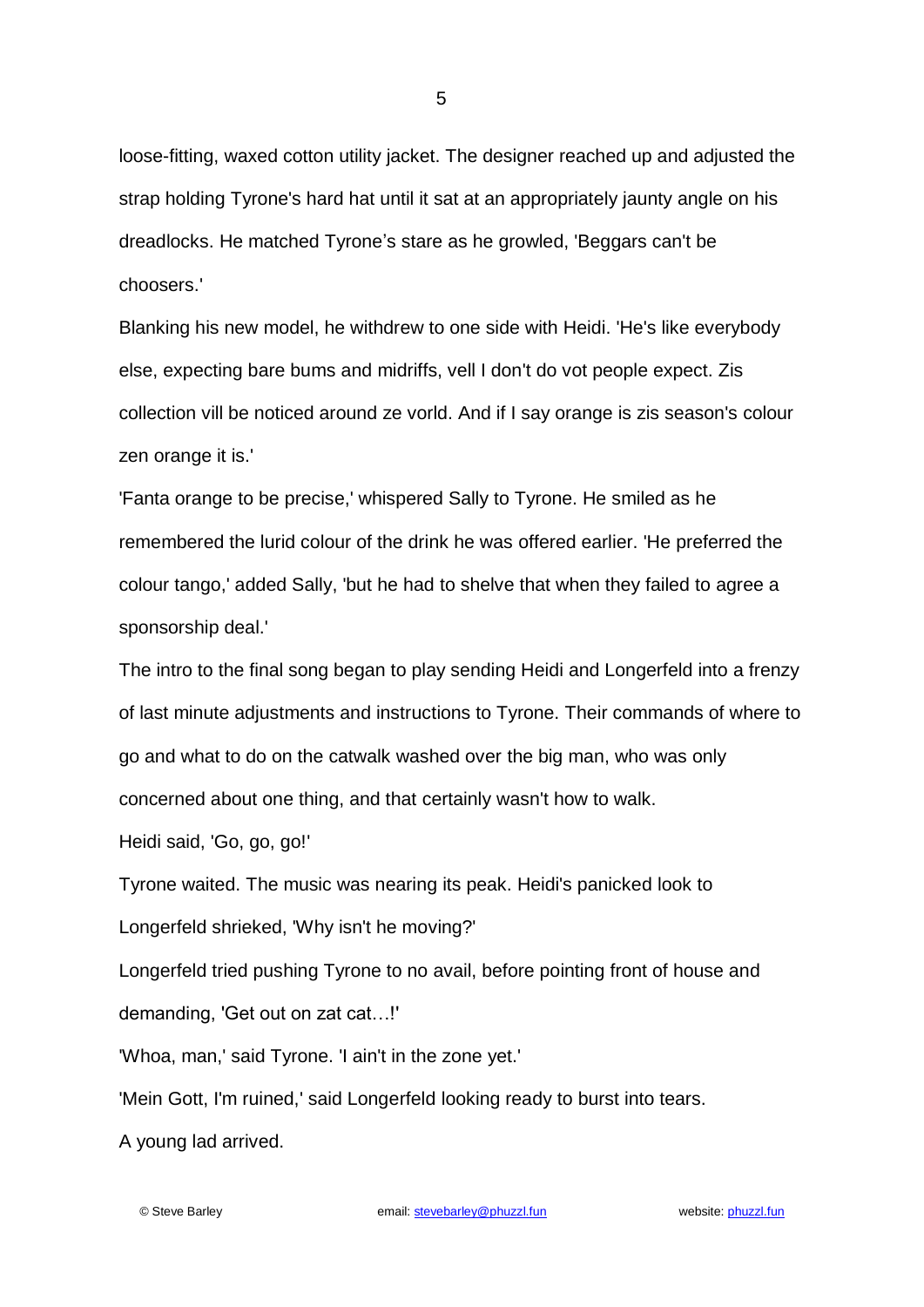'Perfect timing,' said Tyrone as he grabbed two flutes of champagne off the boy's tray, swigged both down in succession, handed the empty glasses to a stunned Longerfeld and said. 'Man, let's give 'em hell!'

Buoyed up by alcohol, clean duds and the prospect of \$100, Tyrone strode confidently out onto the catwalk.

The audience froze.

Owning the moment, Tyrone paused beneath the spotlights, before walking down the catwalk with his head and dreadlocks held high and a swagger in his booted stride even a pirate would have been proud of. The rise in the level of testosterone in the room was pronounced.

Longerfeld watched Tyrone on a plasma screen live-streaming the event. 'Look, he's stealing ze show.' He giggled. 'Zat hulking brute's actually got real style!' 'He's also got fleas,' said Heidi, scratching her ankles and moving away from Tyrone's discarded jacket.

Front of house, photographers leaned over the sides of the catwalk waiting for the final money-shot that would be front page trade press tomorrow. Tyrone strutted and stomped to the rapturous applause of the assembled crowd and the sound of Starship's *'We Built This City*'. Stopping for a final pose beneath the huge sign that presided over the stage, Tyrone gave the photographers the moment they'd been waiting for.

Strobe-like camera flashes illuminated the words on the sign, which read, '10<sup>th</sup> Annual Construction Industry Conference'. Underneath in italics was written, *'Industrial Chic - Health & Safety Wear by Karl Longerfeld'*

**x—x**